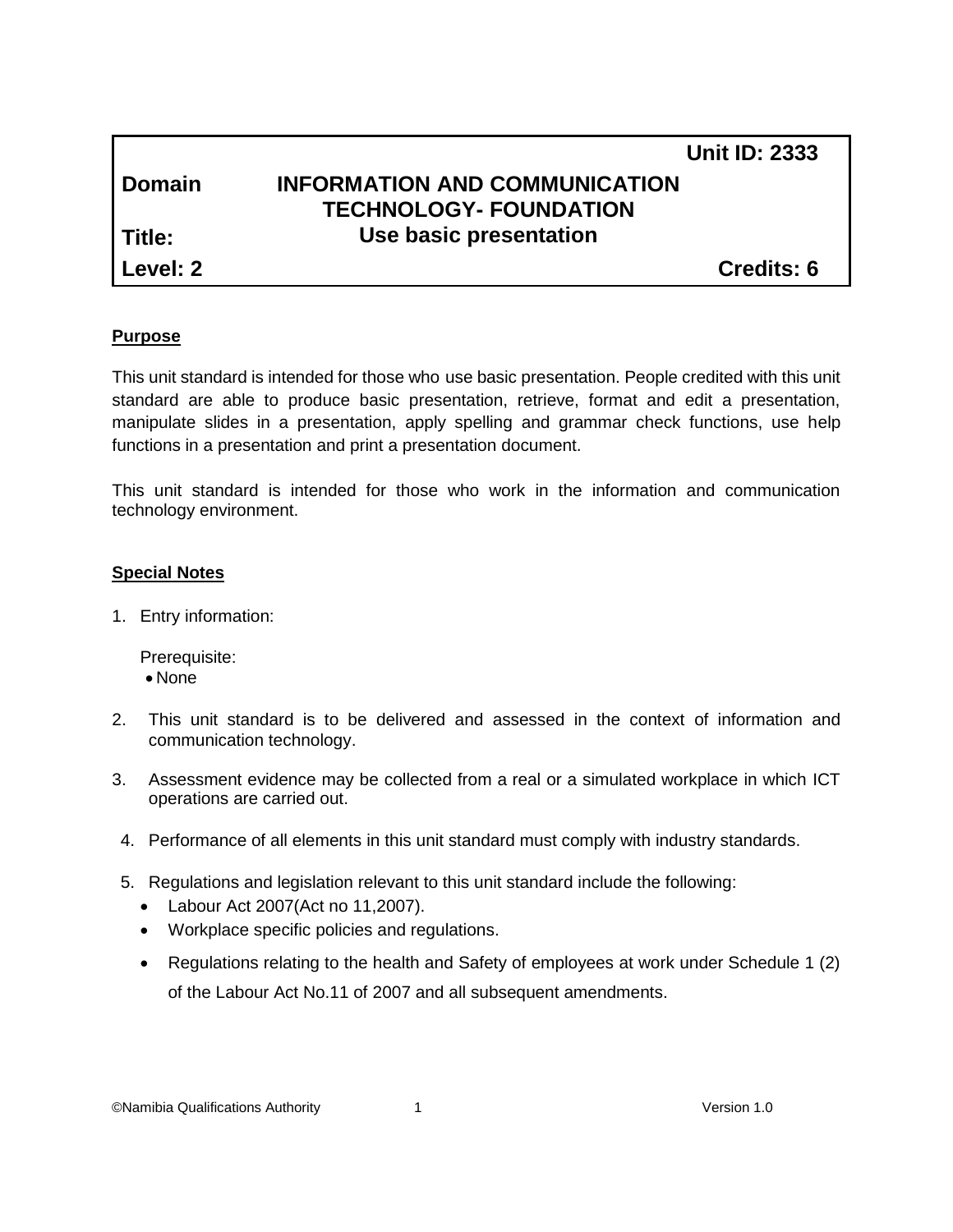## **Quality Assurance Requirements**

This unit standard and others within this sub-field may be awarded by institutions which meet the accreditation requirements set by the Namibia Qualifications Authority and the Namibia Training Authority and which comply with the national assessment and moderation requirements. Details of specific accreditation requirements and the national assessment arrangements are available from the Namibia Qualifications Authority o[n www.namqa.org a](http://www.namqa.org/)nd the Namibia Training Authority on [www.nta.com.na](http://www.nta.com.na/)

# **Elements and Performance Criteria**

## **Element 1: Produce basic presentation**

## **Range**

Presentation elements may include but is not limited to slides, views, layout and mode.

Data may include but is not limited to text, charts, graphic objects and pictures.

## **Performance Criteria**

- 1.1 Presentation application is accessed according to instructions.
- 1.2 Presentation elements are identified.
- 1.3 Data is entered according to instructions.
- 1.4 Presentation is saved according to instructions.
- 1.5 Presentation is closed and application is exited.

## **Element 2: Retrieve, format and edit a presentation**

## **Range**

Formatting may include but is not limited to bold, italic, underline and alignment.

Editing may include but is not limited to copy, paste, undo, redo, cut, move and insert.

## **Performance Criteria**

- 2.1 Presentation is retrieved.
- 2.2 Format options are applied according to task requirements.

©Namibia Qualifications Authority 2 Version 1.0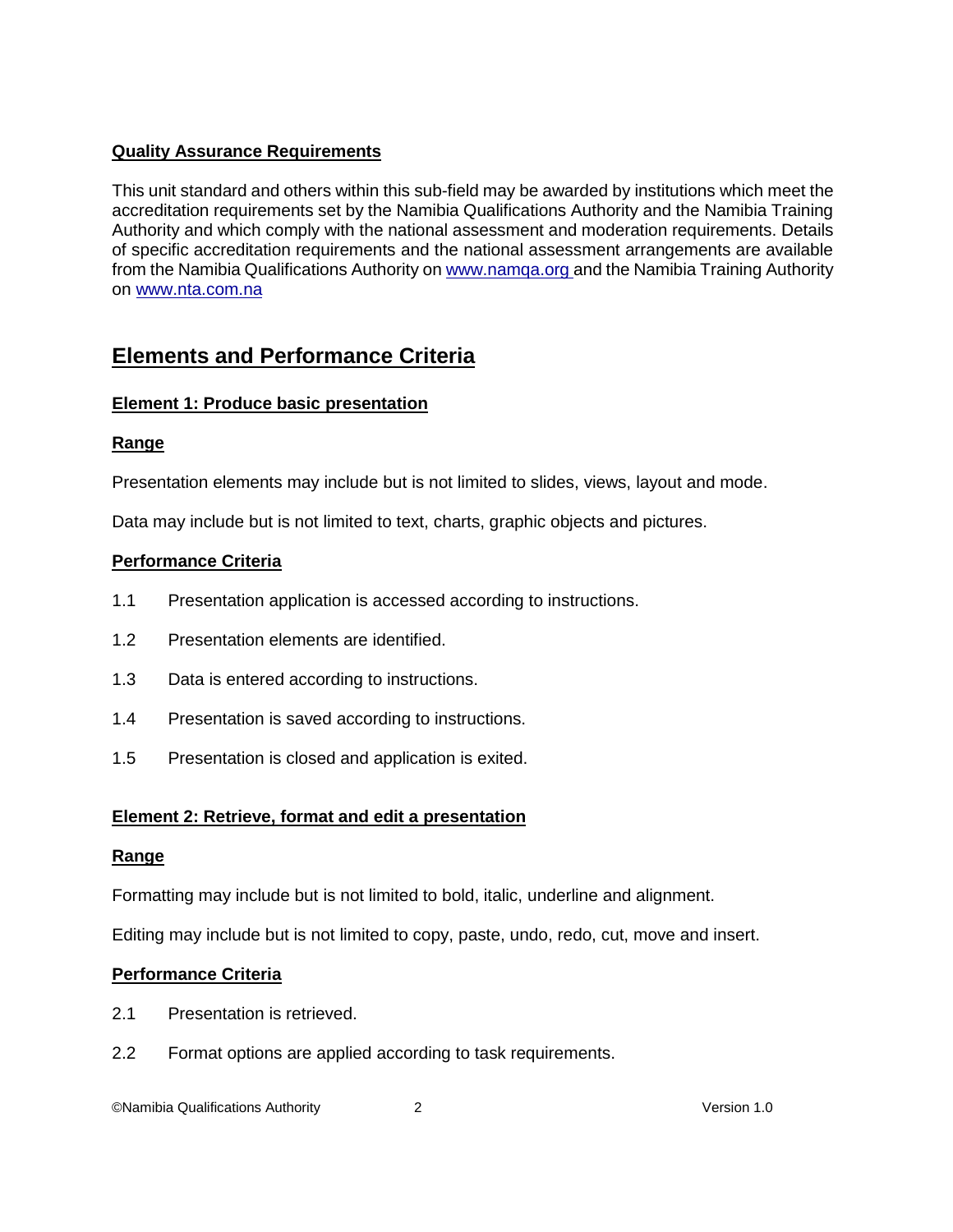- 2.3 Edit options are applied according to specific task requirements.
- 2.4 Types of view modes are illustrated.

## **Element 3: Manipulate slides in a presentation**

## **Performance Criteria**

- 3.1 Slides with a particular slide layout are inserted
- 3.2 Slide layouts are modified according to specific instructions.
- 3.3 Background colour are changed according to instructions.
- 3.4 Presentation theme is applied in accordance with task requirements.
- 3.5 Objects in presentations are demonstrated according to task requirements.
- 3.6 Objects in presentations are resized and moved according to task requirements.

## **Element 4: Apply spelling and grammar check functions**

## **Range**

Proof reading may include but are not limited to spelling, grammar, research, thesaurus and word count.

## **Performance Criteria**

- 4.1 Spelling and grammar check functions are illustrated.
- 4.2 Thesaurus features are used.

## **Element 5: Use help functions in a presentation**

## **Performance Criteria**

- 5.1 Help functions are illustrated.
- 5.2 Search function is used.

## **Element 6: Print a presentation document**

## **Performance Criteria**

©Namibia Qualifications Authority 3 Version 1.0